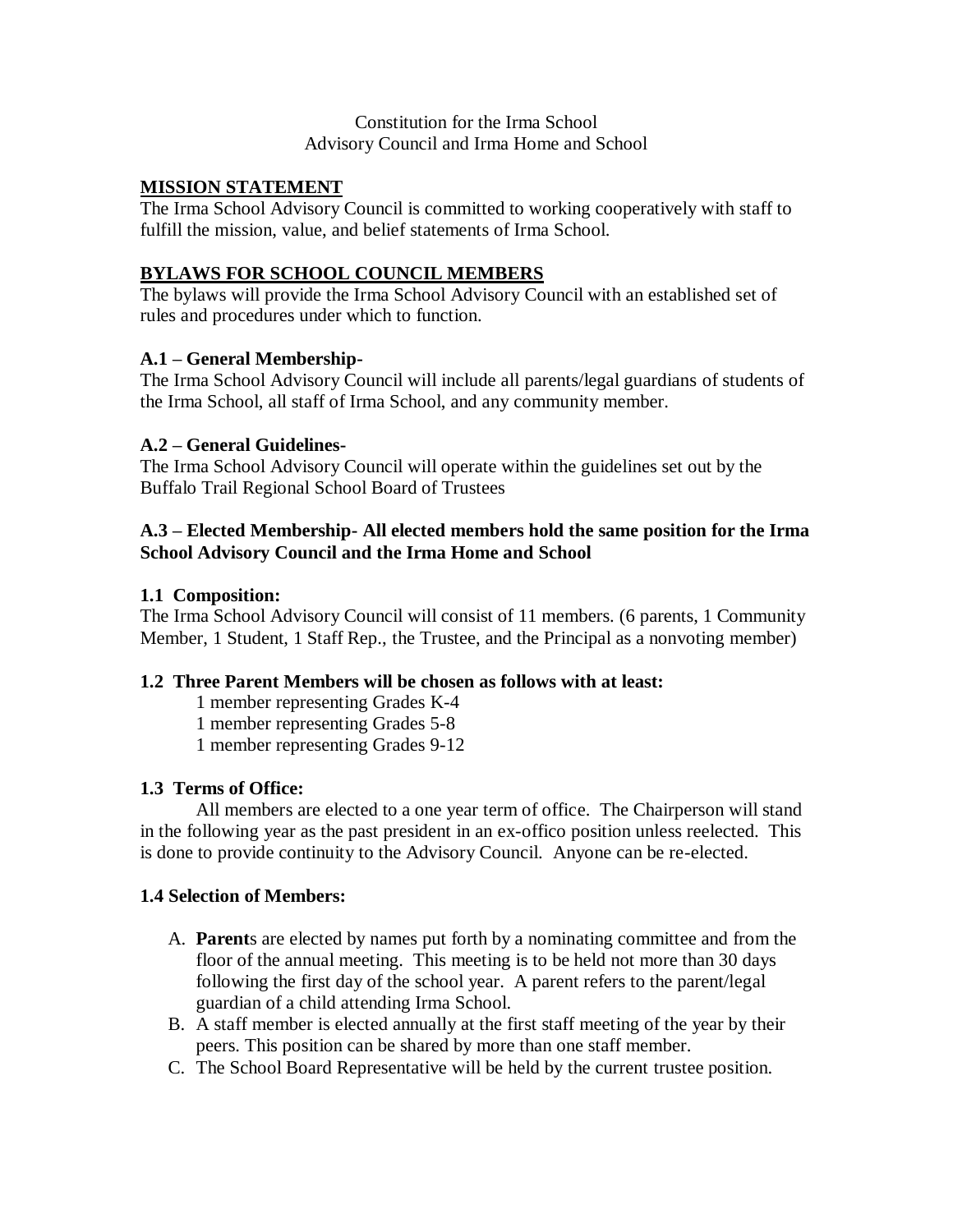- D. The **Student Representative** is selected by the School Advisory Council process whereby interested students submit their name for the position prior to the Annual Meeting.
- E. Town Council will provide a town council representative that sits on the committee as a **Community Representative.**
- F. Officers are elected at the Annual General Meeting as per 1.4 Section A
- G. Replacement of an elected member-Should one of the elected members of the council withdraw from council or be disqualified because of ineligibility, the election of a replacement member will be held as soon as possible during a regular meeting of the elected council. The Chairperson and the Vice Chairperson will act as the nominating committee for this election. The Vice Chair will fill the vacant position until such time a new person is elected.

### **A.4 -Duties of Officers-All school council members are eligible to become officers, with the exception of the Chairperson and Vice Chairperson.**

1.1 **Chairperson-** The Chairperson must be a parent/Legal Guardian of a child attending the Irma School.

The Chairperson shall:

- A. Convene and preside at all meeting of the School Council
- B. In Consultation with the elected council members, prepare and submit an annual report to the general membership of the school council and the school board.
- C. Prepare items for the agendas for the meetings in consultation with the other council members and the principal.

**1.2 Vice Chairperson**-The Vice Chairperson must be a parent/Legal Guardian of a child attending the Irma School.

The Vice Chairperson shall:

- A. Assist the Chairperson in carrying out his/her duties.
- B. Assume other responsibilities as assigned by the Irma School Advisory Council.

# **1.3 Secretary**

The Secretary shall:

- A. Take, keep, and arrange for the distribution of minutes of the Irma School Advisory Council Meetings.
- B. Look after the correspondence of the School Council
- C. Assume other responsibilities as assigned by the Irma School Advisory Council.
- D. Ensure that the agenda of the next meeting is available one week prior to meeting date.
- E. Forward agenda and minutes to be posted on the school website.

# **1.4 Treasurer**

The Treasurer shall: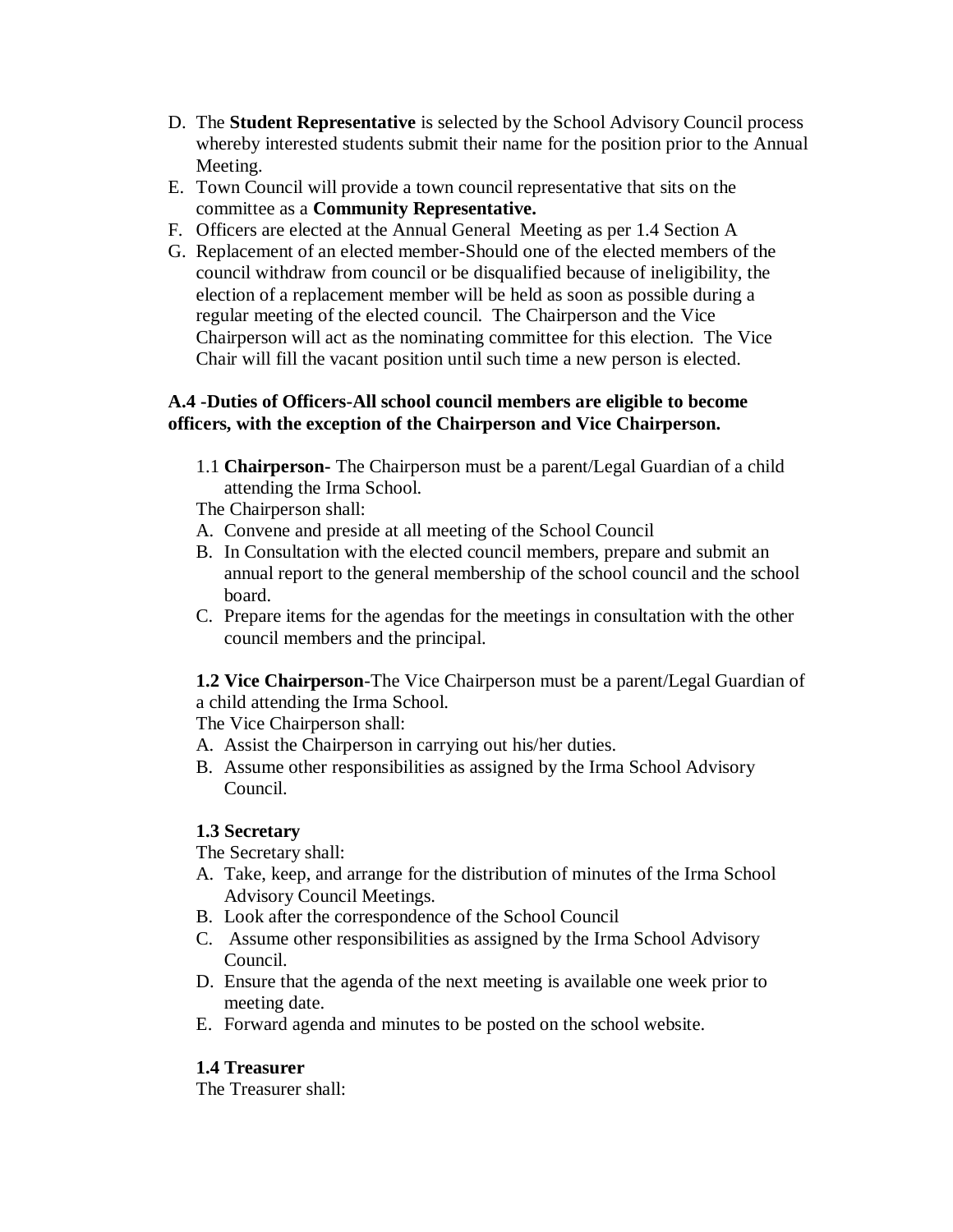- A. Ensure that accurate accounts, receipts, and disbursement of the Irma School Parent Advisory Council finances are maintained.
- B. Prepare and submit an annual financial report to the Irma School Advisory Council.
- C. Assume other responsibilities as assigned by the Irma School Advisory Council.

### **1.5 Elected Members (Directors and Parent Representatives)**

Elected Members shall:

- A. Participate in the meetings of the School Council.
- B. Communicate information about the activities of the school council to students, teachers, parents and community members.
- C. Communicate regularly with the groups that they are representing with parents and wit community members o obtain their views on education and related issues.
- D. Assume other responsibilities as assigned by the Irma School Advisory Council.

### **A.5 - Financial support -**

1.1 No members of the Irma School Advisory Council shall receive remuneration for services rendered.

1.2 Financial Support for the operation of the Irma School Advisory Council is achieved by fundraising efforts through the Irma Home and School.

### **A.6 - Irma School Advisory Council Meetings -**

1.1 The first meeting shall be called within 30 days from the first day of the school year.

**1.**2 Meetings will be held on the second Monday of every month during the school year; excluding December. Should this day be a non-instructional day the meeting will be moved to the following Monday.

- 1.3 Meetings will begin at 7:00 pm
- 1.4 Any Parent, staff member, or community member may attend any regular Irma School Advisory Council Meeting.
- 1.5 The meetings will be held at the Irma School.
- 1.6 A quorum constitutes a majority of elected members of the school council.
- 1.7 Decisions are made by a majority vote of the members. The presiding Chair shall have the deciding vote in the case of a tie vote of the council.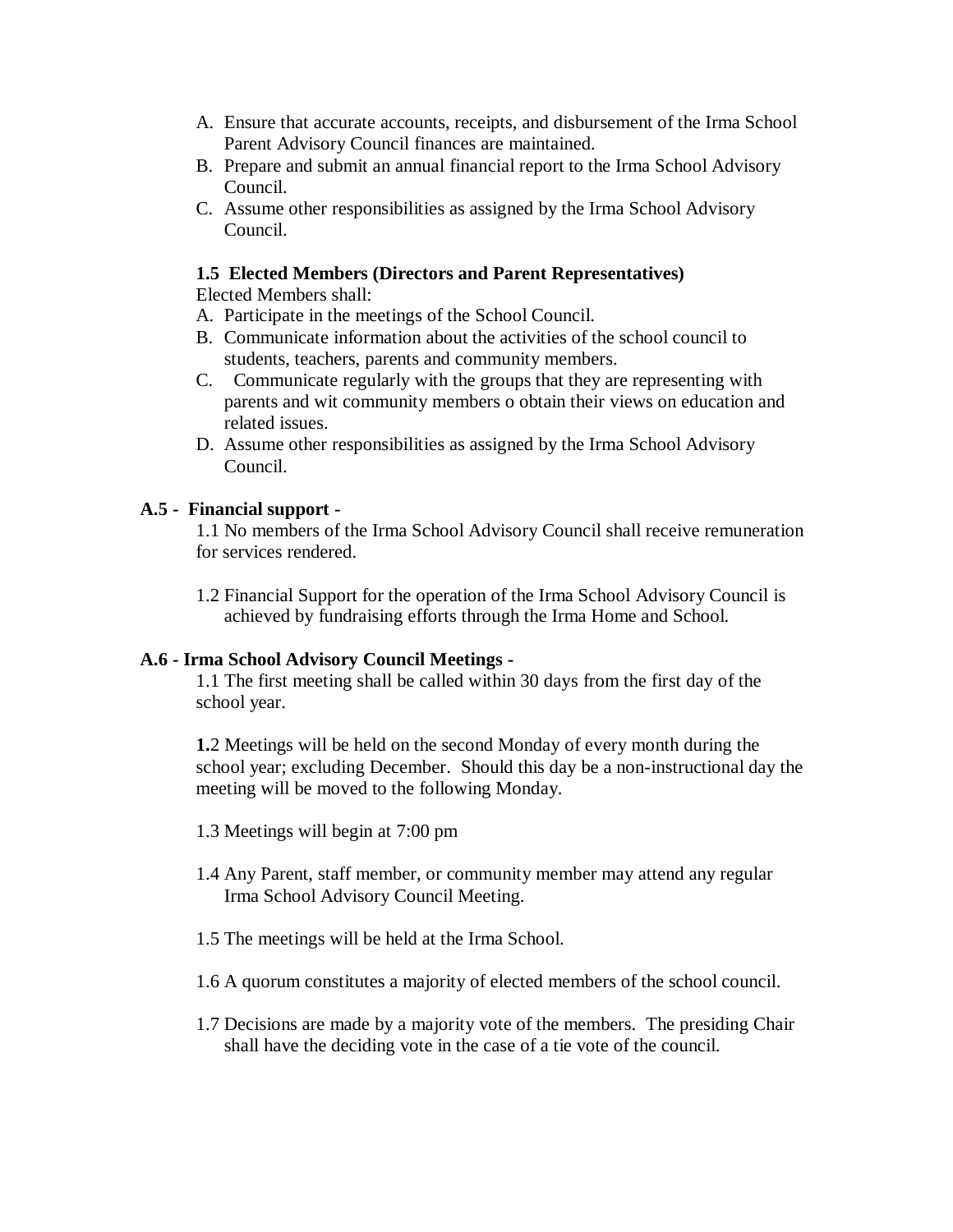1.8 If a quorum is not attained after three notices of meeting, the School Board may suspend the Irma School Advisory Council and assign the duties of the school council to the principal.

### **A.7- Sub Committees-**

1.1 To encourage productivity, subcommittees will be utilized to involve as many parents, staff, and community members as possible who are not serving on the elected school council and to assist in accomplishing the tasks of the council.

#### **A.8- General-**

1.1 The Irma School Advisory Council shall have input on policies and decisions on educational matters at the school level in order to provide and environment that enhances student achievement and helps the school meet the established mission and goals.

1.2 The Irma School Advisory Council shall have input on school budgeting and general operation of the school.

1.3 The Irma School Advisory Council shall have input on school budgeting and general operation of the school.

### **A.9 -Appeal of decision of the Irma School Advisory Council-**

- 1.1 An appeal of a decision of the Irma School Advisory Council may be made by any student, parent, teacher, support staff, or community member.
- 1.2 The procedure for appeal will be as follows:
- A. A written appeal is presented to the Irma School Advisory Council for consideration at least 7 days prior to an upcoming council meeting. This letter must state the reason for the appeal and points for consideration.
- B. If after the council meeting the issue is not satisfactorily resolved, a written appeal may be submitted in writing to the superintendent of the Buffalo Trail Regional Division for consideration.

### **A.10 –Agendas-**

1.1 Agenda items will be based on a yearly calendar put forward by collaboration between the Chairperson and the principal, additions to the agenda will be brought to the Chairperson up to and including the beginning of the following meeting.

1.2Agenda's must be available to the members of the council at least one week prior to the council meeting.

#### **A.11 -Amendments to the constitution of the Irma School Advisory Council-**